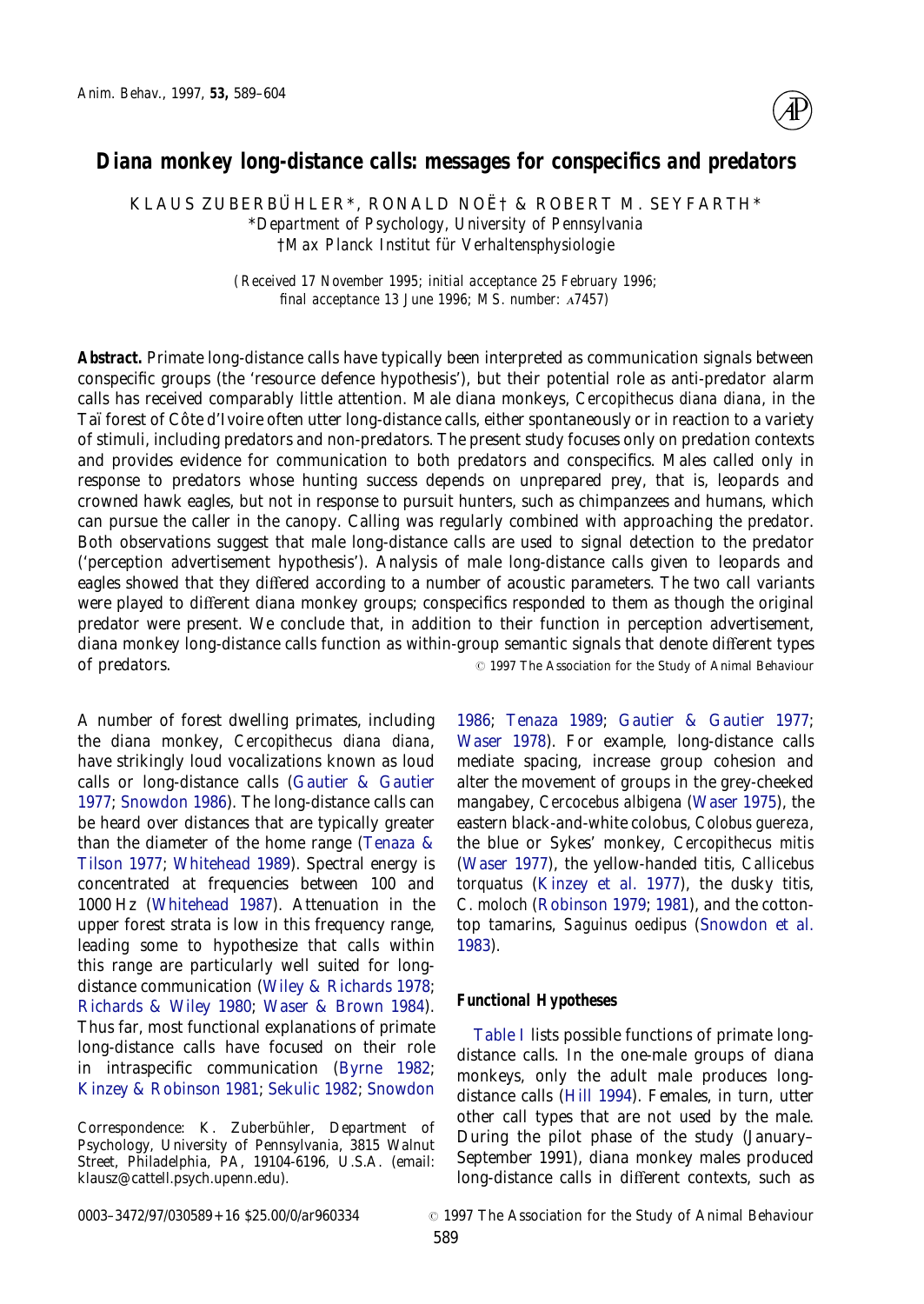## <span id="page-1-0"></span>590 *Animal Behaviour, 53, 3*

**Table I.** Functional hypotheses for diana monkey long-distance calls

<span id="page-1-1"></span>

| <b>Function</b>          | Context       | Recipient   | <b>Predictions</b>                                                                                                                       |
|--------------------------|---------------|-------------|------------------------------------------------------------------------------------------------------------------------------------------|
| Resource defence signals | Non-predation | Conspecific | Males defend range or cluster of females; males call<br>when acoustic attenuation is low                                                 |
| Detection signals        | Predation     | Predator    | Calls given to stalker-type predators only; approaches<br>to stalker-type predators only                                                 |
| Warning signals          | Predation     | Conspecific | Calls appear in structural variations; variations<br>correlate with different predators; conspecifics are<br>sensitive to the variations |

**Table II.** Predators of monkeys in the Taï National Park

| Predator                                       | Main hunting techniques                                       | Expected behaviour of the male                                            |
|------------------------------------------------|---------------------------------------------------------------|---------------------------------------------------------------------------|
| Crowned hawk eagle,<br>Stephanoaetus coronatus | Surprise attacks<br>Sit-and-wait                              | Detection signalling and attacking; warning<br>mates and kin              |
| Leopard, Panthera pardus                       | Hunting in pairs<br>Sit-and-wait<br>Stalking, ambush, stealth | Detection signalling; warning mates and kin                               |
| Chimpanzee, Pan troglodytes                    | Cooperative hunting<br>Pursuit in tree crowns                 | Temporarily cryptic behaviour; warning if<br>predators are far from group |
| Human, Homo sapiens                            | Long distance weapons<br>Monkeys reached at all heights       | Temporarily cryptic behaviour; warning if<br>predators are far from group |

after a long-distance call of a neighbouring male, [after](#page-15-7) [a](#page-15-7) [tree](#page-15-7) [fa](#page-15-7)l[l,](#page-15-8) [in](#page-15-8) [reaction](#page-15-8) [t](#page-15-8)[o](#page-15-16) [the](#page-15-16) [presence](#page-15-16) of a [crowned](#page-15-17) [hawk](#page-15-17) [e](#page-15-17)agle or without any apparent stimulus.

#### *Long-distance calls as resource defence signals*

Primate long-distance calls have repeatedly been interpreted as sexually selected signals used in male contests ('resource defence hypothesis': Sekulic 1982; Tenaza 1989; Mitani 1990; see Andersson 1994 for the application of this hypothesis to bird song). We assume that the 'resource defence hypothesis' can also explain a substantial proportion of the long-distanc[e](#page-1-1) [calls](#page-1-1) [giv](#page-1-1)en by male diana monkeys. Here we focus on a less acknowledged function of long-distance calls in the avoid[ance of predation.](#page-15-18)

# *Long-distance calls as detection signals to predators*

Taï primates are faced with four confirmed predators that differ in hunting technique (Table II). Long-distance calls could serve as part of an anti-predation strategy to alert predators that they have been detected ('perception advertisement hypothesis': Flasscamp 1994). This hypothesis

predicts tha[t](#page-15-21) [males](#page-15-21) [should](#page-15-21) [give](#page-15-21) [long](#page-15-21)-distance calls [only](#page-15-22) [to](#page-15-22) [those](#page-15-22) predators that rely on stealth and ambush, such as leopards, *Panthera pardus* (Hoppe-Dominik 1984) or crowned hawk eagles, *Stephanoaetus coronatus* (Klump & Shalter 1984 and references therein), and not to predators that can successfully pursue their prey even after they have been detected, such as chimpanzees, *Pan troglodytes* (Boesch & Boesch 1989) and humans (Martin 1989).

Long-distance calls often occur spontaneously or after non-predatory stimuli, however, such as the fall of a tree or a large branch. The simple occurrence of a call may thus be too ambiguous [to](#page-15-23) [signal](#page-15-23) [detection](#page-15-23) [to](#page-15-23) [a](#page-15-23) [p](#page-15-23)redator. Additional evidence is necessary to demonstrate that calls served a perception advertisement function. For example, if males combined their acoustic signals with signals in another modality, ambiguity in communicating to predators would be greatly reduced. Primate males often approach or even attack eagles as part of their defence tactics (Gautier-Hion & Tutin 1988). For a predator, a calling and approaching male would provide a clear signal that the prey is aware of the predator's presence and that it might even attack.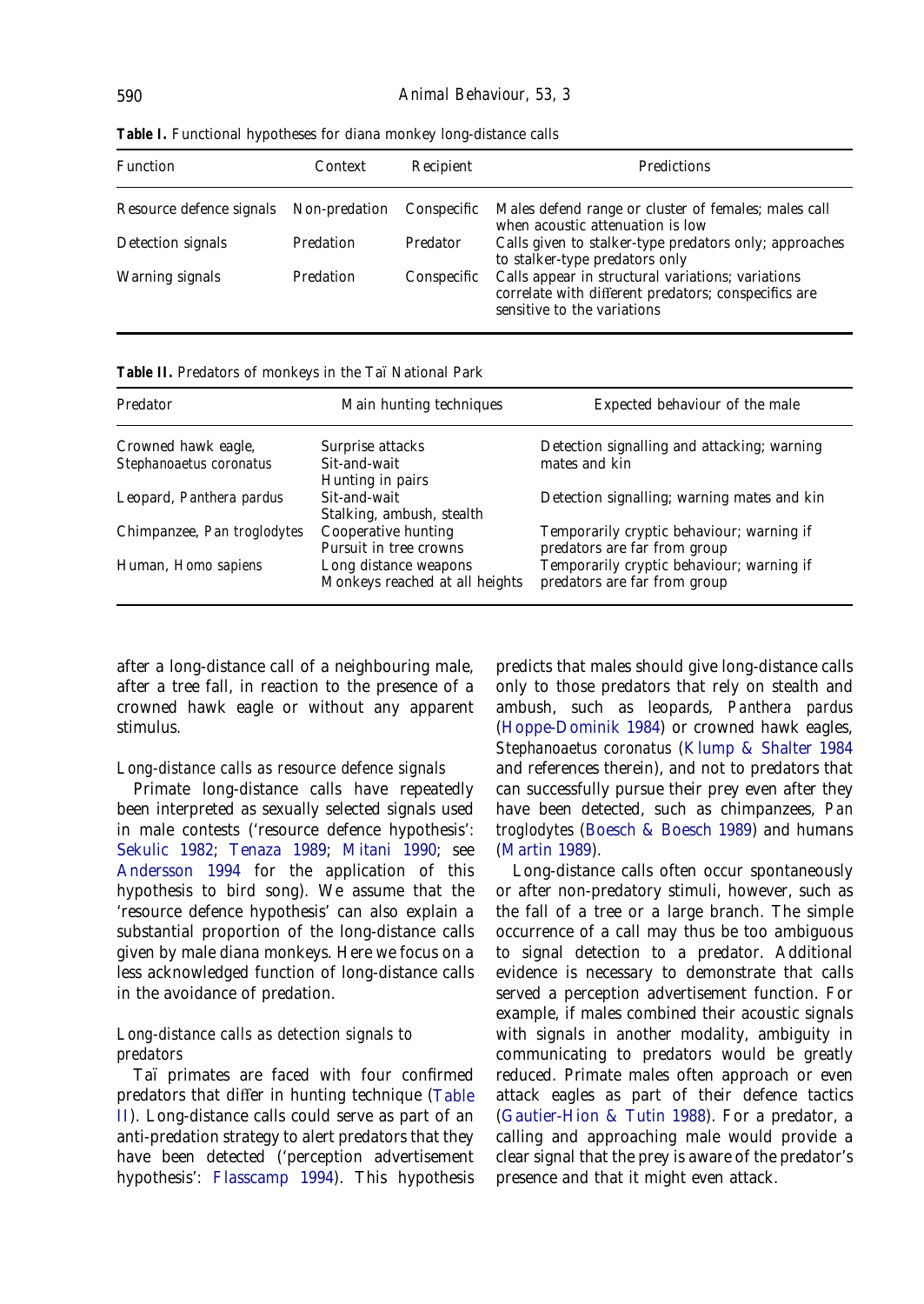Chimpanzees and human poachers, the two other very frequent predators for the Taï monkeys, both search for prey by acoustic cues (Boesch & Boesch 1989; Martin 1989). Once they have located a group, both are able to reach prey in the canopy, either by cooperative hunting or by using weapons. For diana monkeys, the only effective strategy against these predators is to r[emain temporarily cryp](#page-15-24)tic. Thus, we predicted that males would remain cryptic when perceiving cues of the presence of one of these predators and would start calling and approaching when perceiving cues of eagles or leopards.

# *Long-distance calls as semantic signals to conspecifics*

Seyfarth et al. (1980) showed that alarm calls in one primate species, the vervet monkey, *Cercopithecus aethiops*, inform conspecifics about the presence of particular predators. They have therefore been described as semantic signals (Seyfarth & Cheney 1992). For diana monkey long-distance calls to qualify as semantic signals, (1) the calls must show clear structural acoustic variation that correlates with the presence of specific predators or predator classes, and (2) conspecifics must be sensitive to these structural variations. Operationally, this can be demonstrated if conspecifics react to a specific long-distance call just as they would to the predator that normally elicits that call. For example, we predicted that female diana monkeys would show the same response to playbacks of leopard vocalizations and to playbacks of a male long-distance call originally given to a leopard.

## **METHODS**

# **Study Site and Subjects**

The data were collected in the Taï National Park, Côte d'Ivoire, between January and September 1991 (pilot observations and pilot playback experiments), and between June and August 1994 and June to July 1995 (playback experiments). All data were collected in an approximately 25-km<sup>2</sup> area of primary rain forest about 25 km southeast of the township Taï (5)52N, 7)22W). Seven monkey species (*Cercopithecidae*) are regularly observed in the area: three *Colobinae*: the western red colobus, *Colobus badius*, the western black-and-white colobus,

*C. polykomos*, and the olive colobus, *C. verus*, three *Cercopithecini*: the diana monkey, the lesser white-nosed monkey, *C. petaurista*, Campbell's monkey, *C. campbelli*, and the sooty mangabey, *Cercocebus atys*. Diana monkey groups typically consist of about 20–25 individuals with one adult male, 5–7 adult females and several subadults and infants.

# **The Vocal Repertoire of the Diana Monkey**

Diana monkeys show age/sex dim[orphism](#page-3-0) in the vocal repertoire. Adult females, subadults, and juveniles account for mo[st of the](#page-3-0) vocal activity in a group and are responsible for the following vocalizations, which can be distinguished by ear and were scored in this study according to the following criteria:

- (1) *Contact call*, a symmetrical arched tonal signal given in a variety of contexts (Fig. 1a).
- (2) *Trill*, [a](#page-3-0) [sinusoid](#page-3-0) soft tonal signal given in a variety of contexts (Fig. 1b).
- (3) *Alert call*, a highly tonal call, which somewhat resembles the contact call, but is higher in intensity and lacks the low-pitched onand offset of contact calls (Fig. 1c). This call is given after a variety of disturbances.
- (4) The alert call may have one to several repetitions (Fig. 1d). We have typically noted such repeated calls after real encounters with leopards or playbacks of voc[alizatio](#page-3-0)ns of leopards and thus termed this call-type the *leopard alarm call*.
- (5) The *eagle alarm call*, given to aerial predators, most commonly to the crowned hawk eagle, resembles the contact call but is lower in pitch and often atonal. This call can occur alone or can be followed by one or several low-pitched tonal components (Fig. 1e).
- (6) *Other* call type[s, such](#page-4-0) as calls given in agonistic interactions or towards neighbouring groups, were less frequent and are not discussed here.

In two habituated groups, DIA1 and DIA2, we never heard the adult males utter any of the vocalizations described above. Instead, the harem males restricted their vocal communication to long-distance calling (Fig. 2). Pilot observations suggested that female diana monkeys responded to a male's long-distance call with their own acoustically very different alarm calls.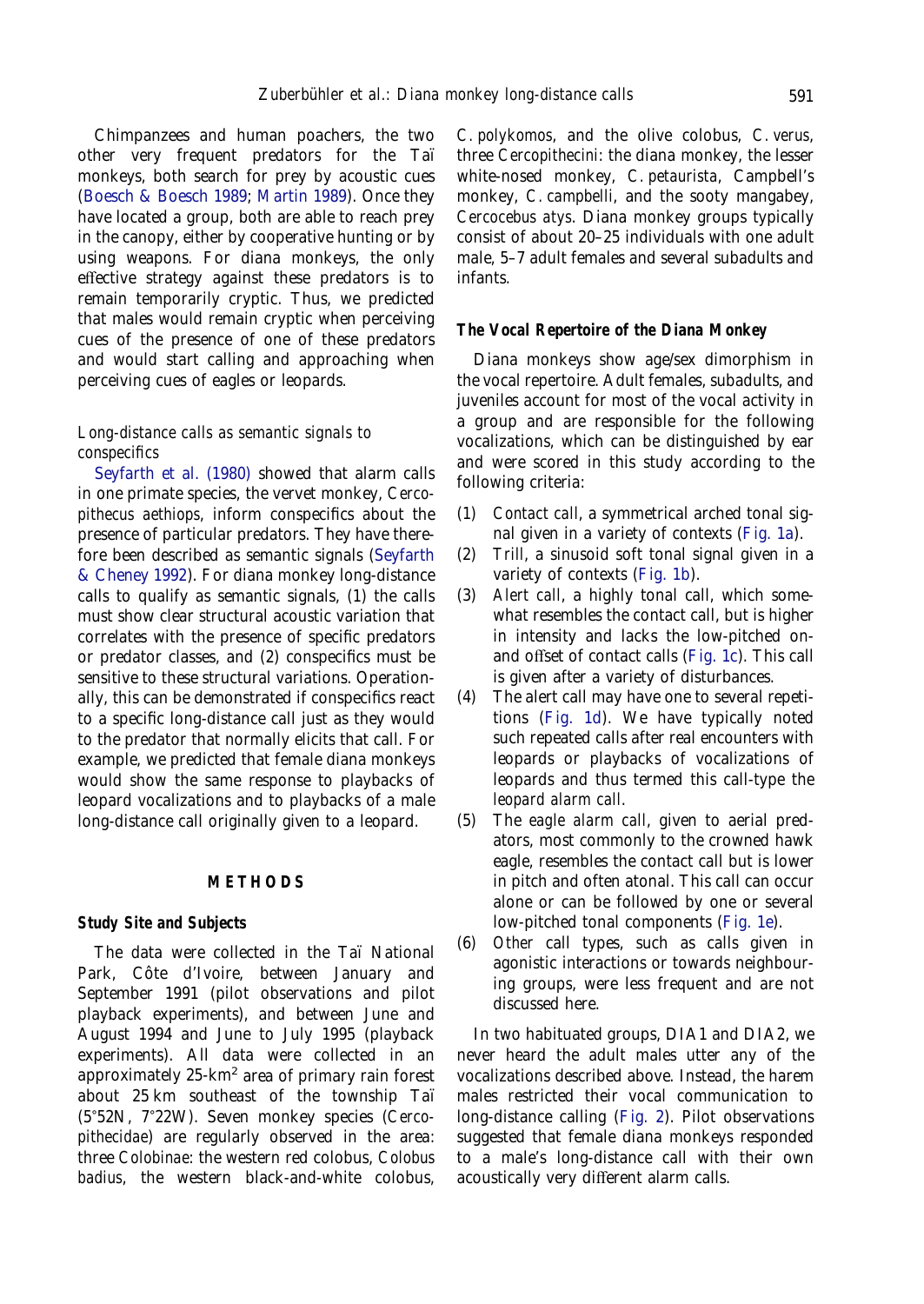

<span id="page-3-0"></span>**Figure 1.** The five most frequent call types of female and juvenile diana monkeys. Sonagrams were made with Canary 1.2. recording parameters: 22 kHz sampling frequency, 8-bit sampling. Analysis parameters: FFT, Hanning analysis window; frequency resolution: 345.12 Hz/256 points filter bandwidth; grid resolution: 0.7 ms, 93.8% overlap, 21.7 Hz, 1024 points.

# **Hypotheses**

*Long-distance calls as perception advertisement signals*

To test whether long-distance calls function as perception advertisement signals against predators, we simulated the presence of a predator by playing the following vocalizations to various groups of diana monkeys: (a) calls of a crowned hawk eagle, (b) growls ('sawing') of a leopard, (c) pant hoots of a chimpanzee and (d) speech sounds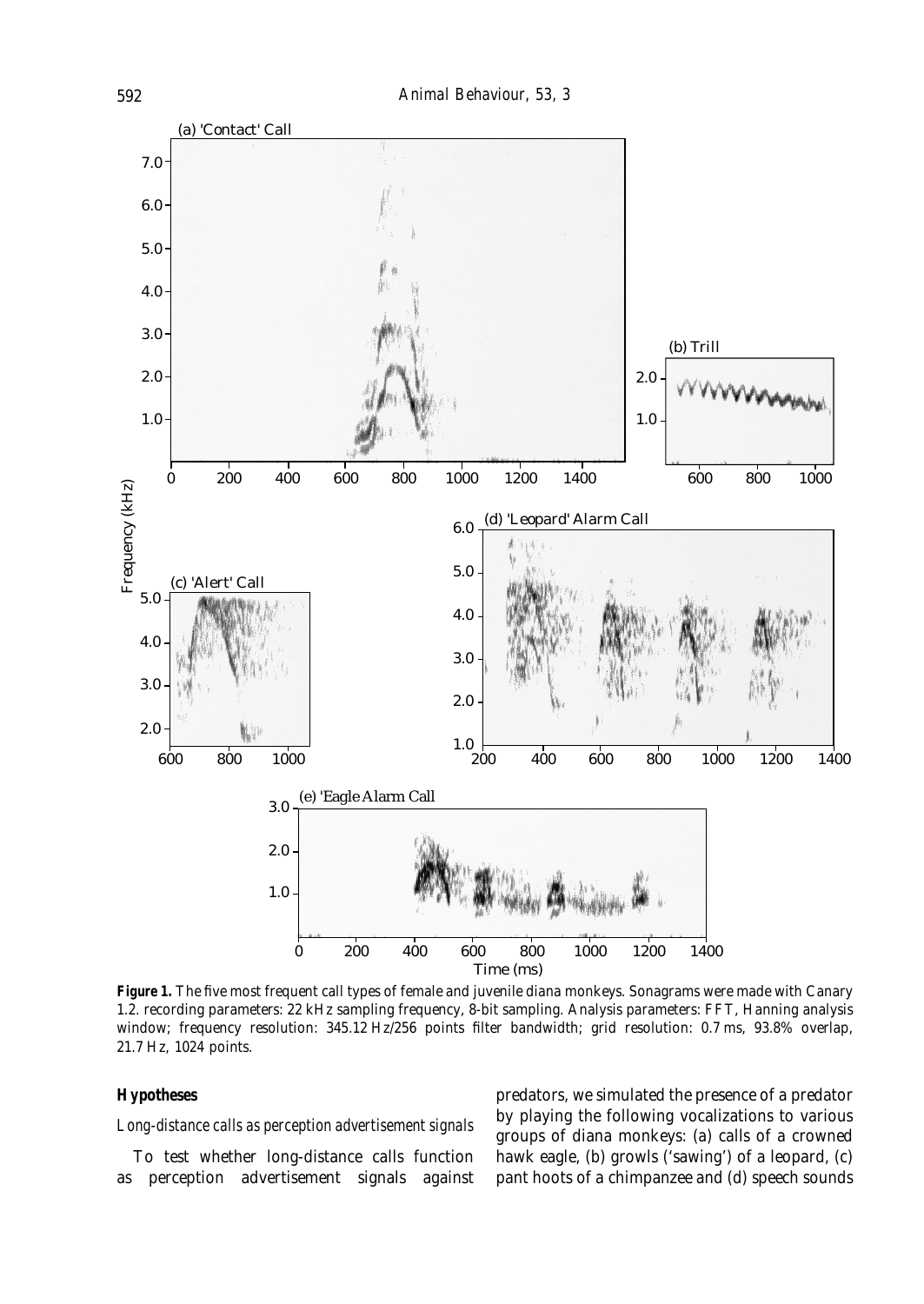<span id="page-4-1"></span>

<span id="page-4-0"></span>**Figure 2.** Three representative samples of long-distance calls by male DIA2 given to (a) a crowned hawk eagle, (b) a leopard, (c) a falling branch. The sonagrams were made with Canary 1.2. recording parameters: 22 kHz sampling frequency, 8-bit sampling. Analysis parameters: FFT, Hanning analysis window; frequency resolution: 345.1 Hz/64 points filter bandwidth; grid resolution: 2.9 ms, 75% overlap, 5.4 Hz/1024 points.

of an adult human male (Fig. 3). Based on the results of Hauser & Wrangham (1990), we assumed that monkeys could recognize predators by their vocalizations.

Acoustic predator models have both advantages and disadvantages relative to visual models or natural encounters. The most obvious disadvantage is that predators are unlikely to vocalize while they are hunting. We chose acoustic models because we thought that they represented a more natural simulation of predator presence than, for example,

stuffed and motionless predator models. Moreover, when presenting an acoustic model, the experimenter has control over a number of potentially relevant variables, such as the time and distance of detection, the stimulus intensity and the duration of exposure. Furthermore, acoustic models ensure that all individuals simultaneously obtain information about the presence of a predator; we expected the monkeys to show a predator-specific response regardless of whether they learned about the predator's presence visually or acoustically.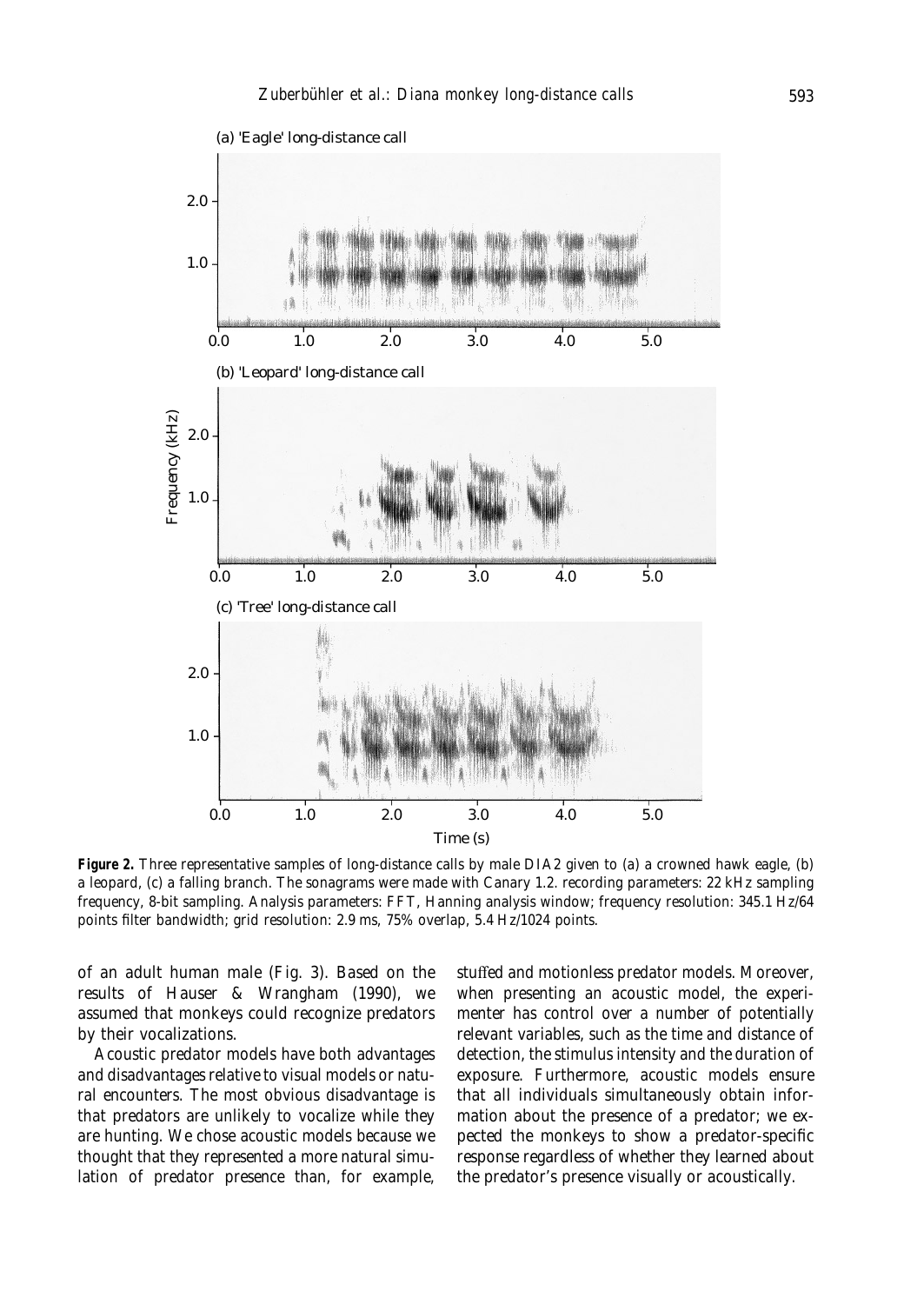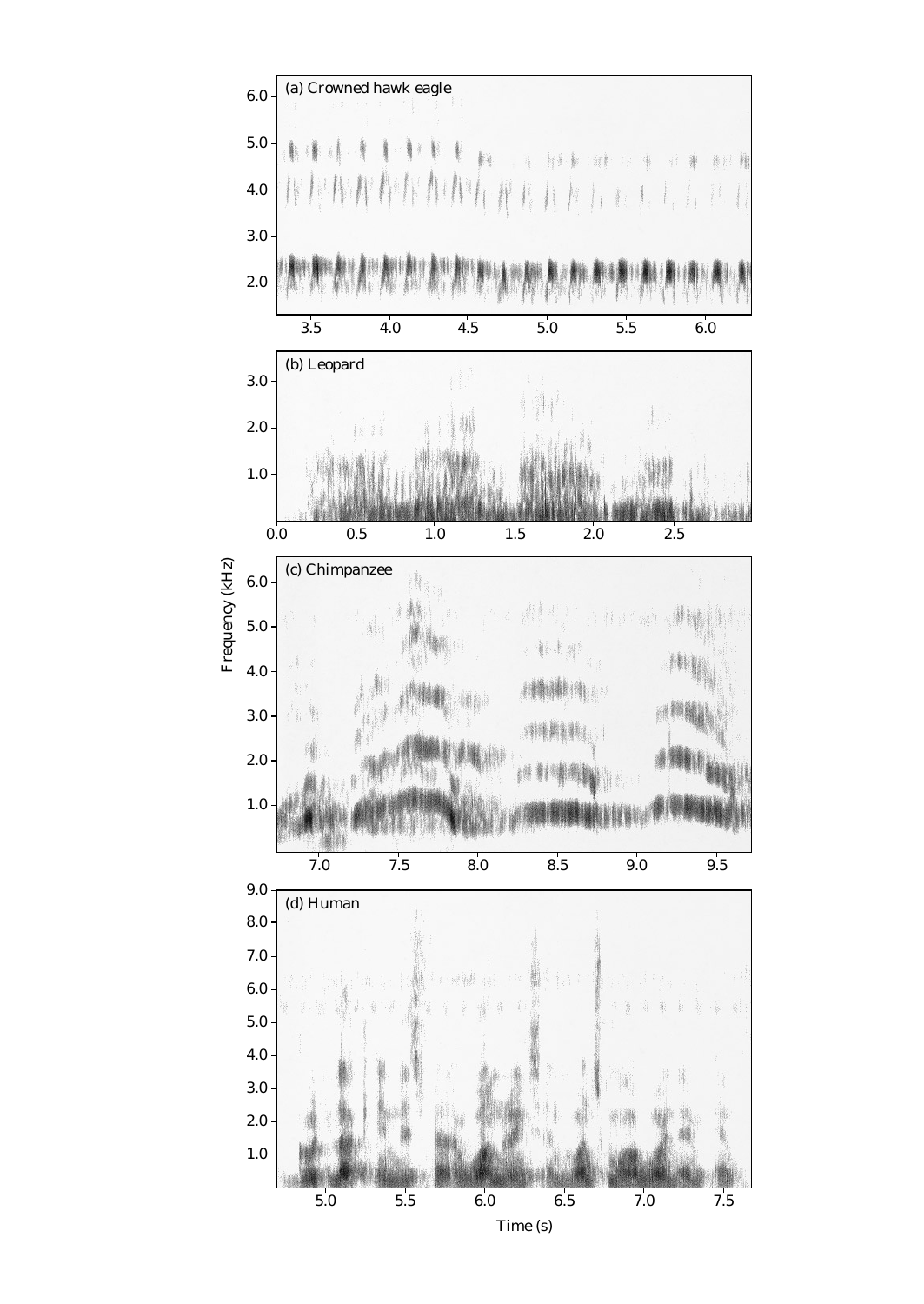For each playback trial, we noted whether the harem male (1) gave long-distance calls and/or (2) approached the speaker. Approach was defined as a horizontal movement of at least 5 m that brought the male closer to the speaker. In practice, the presence or absence of an approach was clear; males came running through the trees from distances of up to 50 m to look for the disturbance and stopped calling when they found the observer or the speaker.

## *Long-distance calls as warning signals*

If long-distance calls [transmi](#page-6-0)t semantic information to [conspecifics,](#page-6-0) we expected conspecific listeners to give the same types and numbers of [calls](#page-4-0) [reg](#page-4-0)ardless [o](#page-4-0)f whether they heard a male's long-distance call for a specifi[c](#page-4-0) [preda](#page-4-0)tor or the predator itself. To test this hypothesis, we played recordings of the following vocalizations to different groups of diana monkeys: (a) calls of a crowned hawk eagle (Fig. 3a), (b) growls of a leopard (Fig. 3b), (c) a male diana monkey's long-distance calls given to a crowned hawk eagle (Fig. 2[a\),](#page-3-0) [and](#page-3-0) (d) a male diana monkey's longdistance call given to a leopard (Fig. 2b). For each trial we tape-recorded the vocal response of the group 1 min before and immediately after the onset of a playback stimulus. We displayed the vocal responses as sonagrams and scored the vocalizations of females and juveniles, placing each in one of the acoustic categories described above (Fig. 1).

### **Playback Stimuli and Experimental Design**

<span id="page-6-0"></span>Sounds were tape-recorded with a Sony Professional Walkman WMD6C and Sennheiser 70 mm microphone (K3U+ME88). The sounds either originated from the study area (i.e. chimpanzee, eagle, human, diana monkey males' long-distance calls) or were purchased from the British Library Of Wildlife Sounds, London (African leopard; BBC master tape number MM 35, © South African Broadcasting Corporation). The playbacks were broadcast with a Sony Professional Walkman WMD6C connected to a NAGRA DSM speaker-amplifier. A trial consisted of a short (15 s) playback of one of the predator stimuli (Fig. 3) or of one of the recordings of diana monkey long-distance calls (Figs 2a, b), which were presented as natural series. The amplitude of the stimuli was adjusted to compensate for existing background noise at the time of the playback trial. Of the calls given by predators, leopard growls ranged from 88 to 92 dB, eagle calls ranged from 92 to 100 dB, chimpanzee pant hoots ranged from 96 to 106 dB and human speech ranged from 91 to 98 dB. Of the calls given by male diana monkeys, eagle long-distance calls ranged from 92 to 97 dB, and leopard longdistance calls ranged from 90 to 94 dB SPL. Numbers refer to the maximum sound pressure level of the stimuli as measured with a Radio Shack Sound Level Meter 33-2050, C-weighting at 1 m from the speaker.

The experimenter (K.Z.) searched for diana monkey groups at random along transects in the study area. Revisiting the same sub-area in successive days was avoided, so that a particular group was re-tested after 3 days at the earliest, if at all. Encounter rates with real predators, on the other hand, were more frequent. Attacks of crowned hawk eagles, for example, could occur several [times](#page-15-25) [per](#page-15-25) [day](#page-15-25) [\(K.Z.,](#page-15-25) [perso](#page-15-25)nal observation). Eagle vocalizations can be heard almost daily, chimpanzees and human vocalizations may be heard several times a day for successive days, and leopard vocalizations are probably more frequent at night. Census data, moreover, suggest that the  $25\text{-}km^2$  area where the playbacks were conducted contains up to 40 different diana monkey groups (Galat & Galat-Luong 1985). Because of the high rate of naturally occurring predator vocalizations and the large number of target groups, we found it justified to treat each playback trial as an independent event.

Once a group was located (typically by hearing their vocalizations), the speaker was hidden near the ground 20–50 m away from the target group. To decrease attenuation by local vegetation, the speaker was positioned on elevated places, such as trunks of fallen trees or small hills. If no natural elevation was nearby, the speaker was tied to the trunk of a small tree at about 1.5 m above the ground. The playback trial was then conducted if

**Figure 3.** Sonagrams of the stimuli used for the playback experiments. Sonagrams were made with Canary 1.2. recording parameters: 22 kHz sampling frequency, 8-bit sampling. Analysis parameters: FFT, Hanning analysis window; frequency resolution: 690.2 Hz/128 points filter bandwidth; grid resolution: 5.8 ms, 0% overlap; and for (d) 2.9 ms, 50%; 43.5 Hz/512 points and for (d) 86.9/256.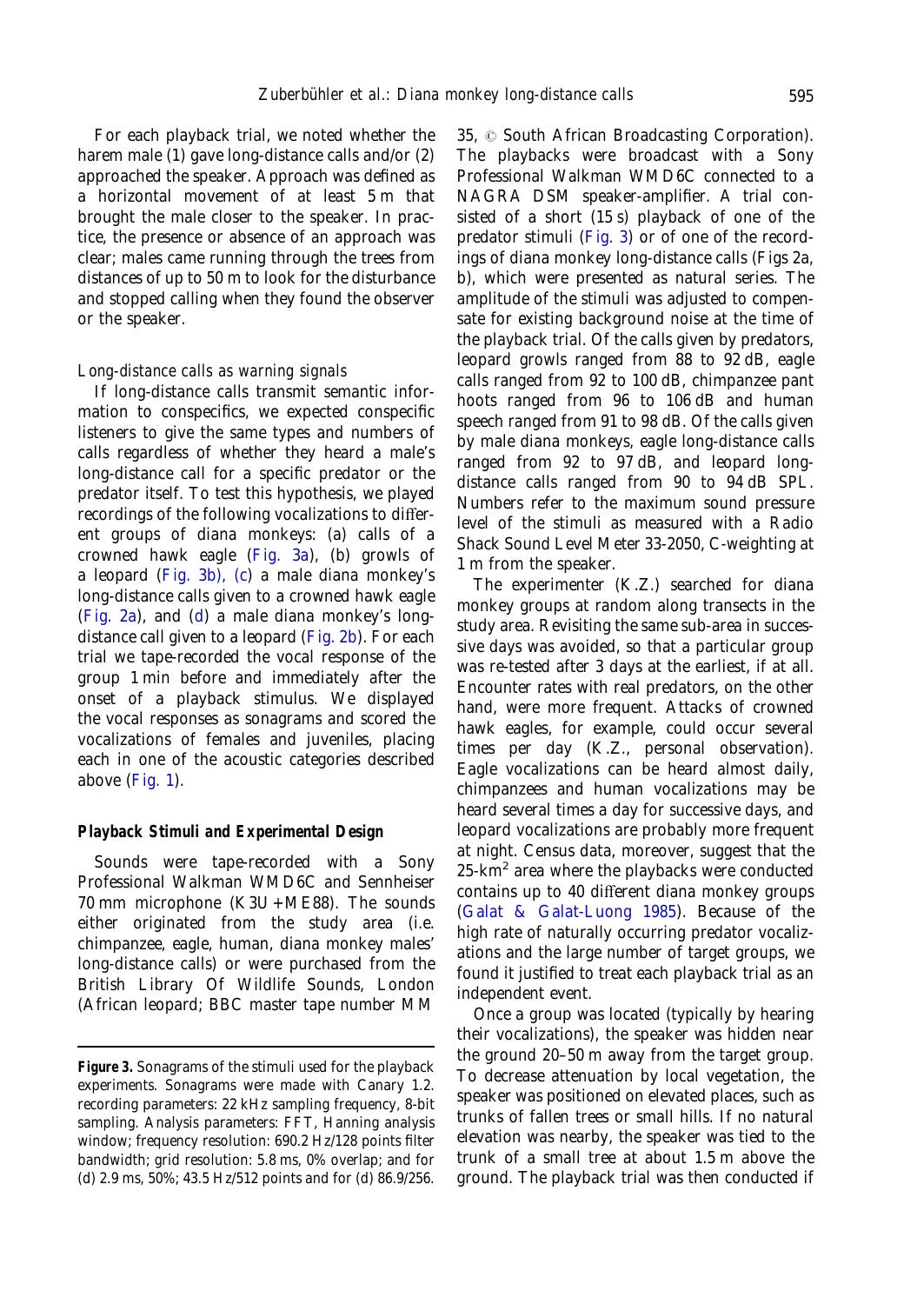596 *Animal Behaviour, 53, 3*



<span id="page-7-0"></span>**Figure 4.** Parameters used in the acoustic analysis of diana monkey long-distance calls.  $M - A =$ call duration;  $C - B =$ syllable duration; D – C=inter-syllable duration; F, G, H=positions of frequency measurements of first (lower) spectral energy concentration; I=single glottal pulses; J, K, L=positions of frequency measurements of second (higher) spectral energy concentration. The sonagram was made with Canary 1.2. recording parameters: 22 kHz sampling frequency, 8-bit sampling. Analysis parameters: FFT, Hanning analysis window; frequency resolution: 172.6 Hz/128 points filter bandwidth; grid resolution: 5.8 ms, 75% overlap, 5.4 Hz/1024 points.

(1) no male long-distance calls or female alarm calls had been uttered for at least 30 min, (2) it could be safely assumed that no monkey had detected the observer or part of the equipment, and (3) no natural predation event had occurred for at least 30 min. Recordings of the subject groups' vocal behaviour began 5 min before the start of the playback trial and lasted for 15 min.

## **Acoustic Analysis**

Sonagrams were made with Canary 1.2 software on an Apple personal computer. Acoustic analysis parameters are given in the corresponding figure legends. Acoustic analyses of diana monkey long-distance calls were carried out using XWAVES software on a Sun workstation (A/D board: 16 bit linear sampling; sampling frequency: 16 kHz; spectral analysis approach: FFT; analysis window: Hanning; frequency resolution: 20 Hz, 25 ms FFT length). We measured the following temporal and acoustic parameters of the longdistance calls: (1) the number of calls given to a particular stimulus, (2) the number of syllables in each call, (3) the fundamental frequency of each syllable (number of striations per second), (4) the [frequenc](#page-7-0)y of the first prominent spectral peak (a) at the beginning, (b) in the middle, (c) at the end of each syllable, (5) the frequencies of the second prominent spectral peak at, respectively, the beginning, middle, and at the end of each syllable, (6) the number of striations per syllable, (7) the duration of a call, (8) the duration of each syllable and (9) the duration of each inter-syllable interval (Fig. 4). To control for individuality in the acoustic variation of the calls, we analysed only vocalizations of the two habituated and individually known males DIA1 and DIA2 to playbacks of crowned hawk eagles and leopards. Long-distance calls of males other than DIA1 and DIA2 were analysed only with respect to the number of syllables per call and the total number of calls in response to a particular stimulus.

## **RESULTS**

# **Long-distance Calls as Perception Advertisement Signals**

If males use their long-distance calls to signal to predators that they have been detected, we predicted that males would be sensitive to the hunting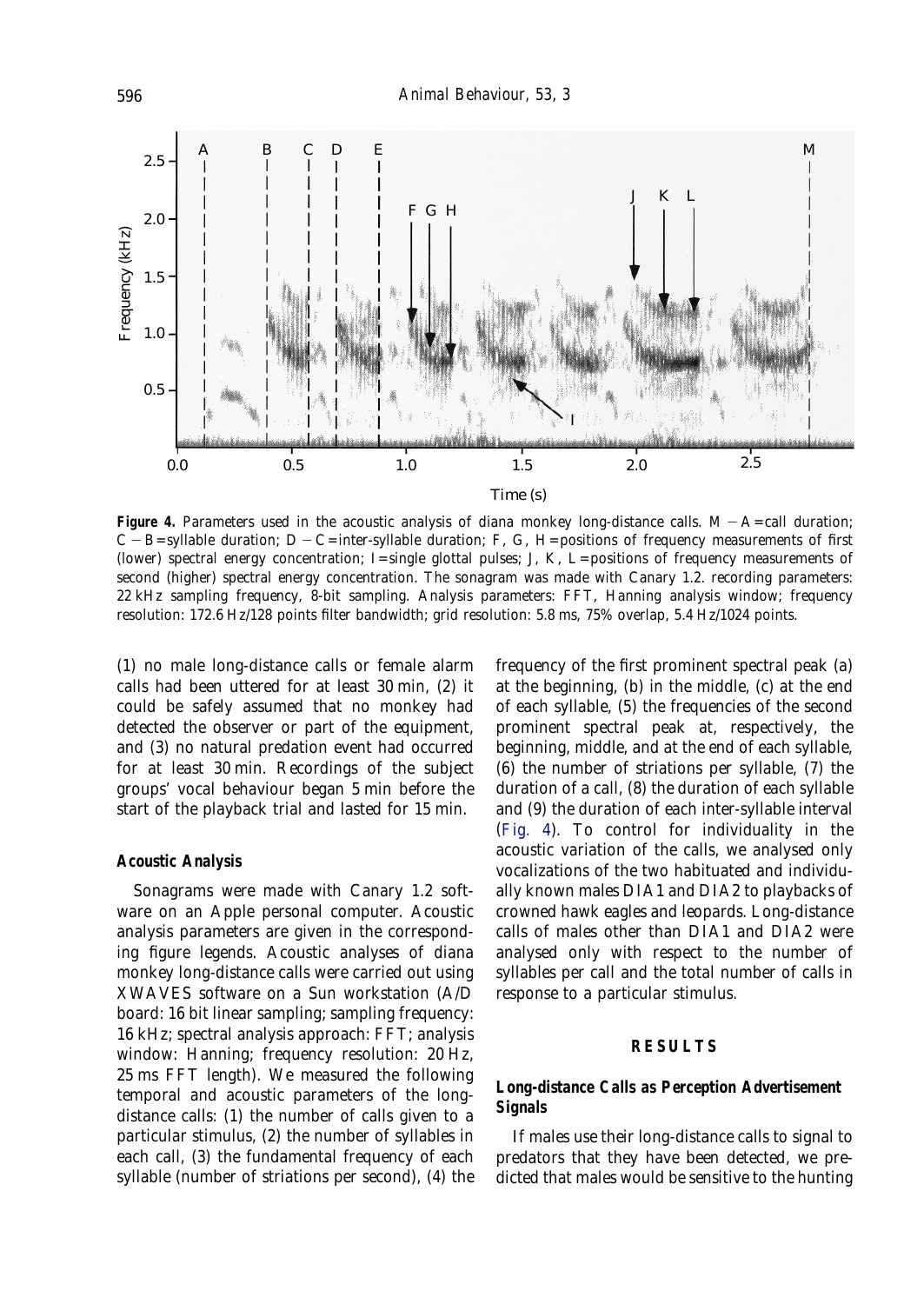<span id="page-8-0"></span>**Table III.** Male long-distance calls given in response to playbacks of the vocalizations of different predators

<span id="page-8-1"></span>

|           | <b>Table IV.</b> Approaches by male diana monkeys in    |  |  |  |
|-----------|---------------------------------------------------------|--|--|--|
|           | response to playbacks of the vocalizations of different |  |  |  |
| predators |                                                         |  |  |  |

|                 |                 | At least one<br>long-distance call given<br>$(N$ trials) |          |             |            | Approached observ<br>$(N$ trials) |          |     |        |
|-----------------|-----------------|----------------------------------------------------------|----------|-------------|------------|-----------------------------------|----------|-----|--------|
| <b>Stimulus</b> | Predator type   | Yes                                                      | No       | Rate $(\%)$ | Stimulus   | Predator type                     | Yes      | No. | Rate ( |
| Leopard         | <b>Surprise</b> | 18                                                       | $\bf{0}$ | 100.0       | Leopard    | <b>Surprise</b>                   | 5        | 13  | 27.8   |
| Eagle           | Surprise        | 16                                                       | $\bf{0}$ | 100.0       | Eagle      | Surprise                          | 10       | 6   | 62.5   |
| Chimpanzee      | Pursuit         |                                                          | 12       | 7.7         | Chimpanzee | Pursuit                           | $\bf{0}$ | 13  | 0.0    |
| Human           | Pursuit         | 0                                                        |          | 0.0         | Human      | Pursuit                           | 0        |     | 0.0    |

technique of the predator. Specifically, males should give long-distance calls to predators that rely on unprepared prey, such as leopards and crowned hawk eagles, but should remain cryptic when faced with pre[dators](#page-8-0) [that](#page-8-0) are able to pursue their prey in the canopy, such as chimpanzees or humans. Similarly, we expected males to approach the hidden speaker more often after hearing vocalizations of stalker-type predators than after hearing vocalizations of pursuit-type predators.

All males in the 34 leopard and eagle trials combined ('surprise hunters') reacted by giving long-distance calls (Table III). In c[ontrast,](#page-8-1) [in](#page-8-1) only one of 20 trials that involved a 'pursuit hunter' did a male give long-distance calls. The vocal reaction to surprise and pursuit hunter differs significantly (Fisher test, *P*<0.001). As further predicted by the perception advertisement hypothesis, the calls of surprise-type predators were approached significantly more often than were those of pursuit-type predators (Table IV, Fisher test, *P*<0.001).

# **Long-distance Calls as Warning Signals to Conspecifics**

[Long-dist](#page-4-0)ance calls function as a specific warning for conspecifics if (1) they show sufficient structural variation to allow an unambiguous labelling of different predators, and (2) conspecifics respond to these differences in an adaptive way.

#### *Structural variations in different contexts*

Figure 2 illustrates representative samples of long-distance calls by the male DIA2 given to vocalizations of a crowned hawk eagle, of a leopard and to falling wood.

*Syllable number.* A diana monkey long-distance call consists of a discrete number of syllables (Figs 2, 3) that varies with the eliciting stimulus. Thus, we compared the syllable number of long-distance calls to leopard and eagle playbacks and to a naturally occurring non-predation event (Fig. 5).

Long-distance calls to leopards yielded a median number of 3.0 (range 1–33) syllables per call (*N*=230 calls, 10 different trials), whereas long-distance calls to eagles caused calls with a median of 8.0 (range 4–24) syllables per call (*N*=113 calls, 7 different trials). Long-distance calls given to leopards had significantly fewer syllables than long-distance calls given to crowned hawk eagles (two-tailed Kolmogorov–Smirnov test *P*<0.05). Long-distance calls given to falling trees or branches, however, had a median of 7.0 (range 1–16) syllables per call (*N*=97 calls, 12 occasi[ons\),](#page-10-0) [w](#page-10-0)hich was not significantly different from the eagle trials (two-tailed Kolmogorov– Smirnov test *P*>0.4). Hence, syllable number alone did not seem to provide sufficient acoustic variation for listeners to make an accurate assessment of the particular p[redator](#page-10-0) involved. We therefore compared a number of additional acoustic features in long-distance calls of two known males (Fig. 6).

*Temporal parameters.* The duration of longdistance calls given to an eagle playback was significa[ntly](#page-10-0) [di](#page-10-0)fferent from long-distance calls given to a leopard playback (two-tailed *t*-test DIA2:  $t_{24}$ =6.25, *P*<0.001, Fig. 6a). A significant difference was also found for the duration of the inter-syllable intervals (DIA1:  $t_{84} = 11.45$ , *P*<0.001; DIA2:  $t_{123}$ =6.14, *P*<0.001, Fig. 6c), but not the duration of the syllables themselves (DIA1: *t*109=1.31, *P*>0.15; DIA2: *t*149=1.33, *P*>0.15; Fig. 6b).

Approached observed (*N* trials) Yes No Rat[e \(%\)](#page-4-0)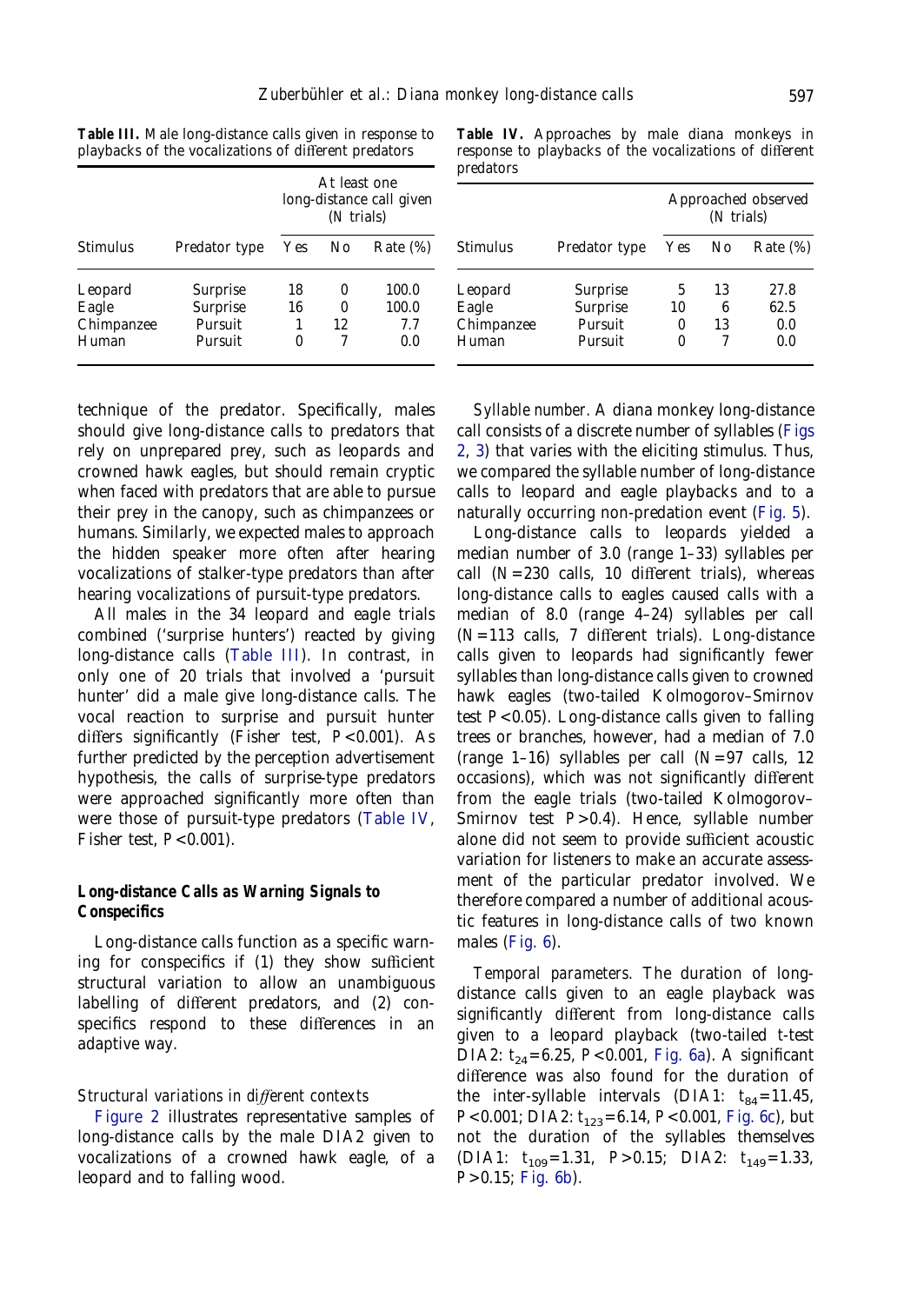598 *Animal Behaviour, 53, 3*



<span id="page-9-0"></span>**Figure 5.** Relative frequency of diana monkey long-distance calls to leopard (*N*=230 calls, 10 trials), to eagle (*N*=113 calls, 7 trials), and to falling trees or large branches (*N*=97 calls, 12 occasions) as a function of the number of syllables comprising the call.

*Frequency parameters.* Both males uttere[d](#page-4-0) [syl](#page-4-0)[lables](#page-4-0) with a lower fundamental frequency when hearing a leopard than when hearing an eagle. This difference was statistically si[gnificant](#page-4-0) ([DIA1](#page-10-0): *t*104=12.70, *P*<0.001; DIA2: *t*129=7.15, *P*<0.001; Fig. 6d).

Another, structural difference concerned the frequency transitions of the lower and higher spectral energy concentrations in the calls (Figs 2a, b). When males heard a leopard, they gave calls with syllables that started above 1 kHz, but rapidly dropped below 1 kHz (Figs 2b, 6e–f), creating a frequency transition  $(\Delta kHz)$  front to end position of spe[ctral](#page-10-0) [en](#page-10-0)ergy maximum in a [syllable\)](#page-10-0). If males heard an eagle, th[e](#page-10-0) [spectra](#page-10-0)l energy maxima in th[eir](#page-10-0) [call](#page-10-0) [s](#page-10-0)yllables were below 1 kHz and did not show much subsequent change. Transitions were larger when the males heard a leopard vocalization. This difference was highly significant for both males and both [spectral](#page-4-0) [en](#page-10-0)ergy concentrations (two-tailed *t*-tests DIA1: *t*<sub>104</sub>=9.58, *P*<0.001 (Fig. 6e); *t*<sub>95</sub>=8.35, *P*<0.001 (Fig. 6f); DIA2:  $t_{129} = 8.21$ ,  $P < 0.001$  (Fig. 6e); *t*113=10.32, *P*<0.001 (Fig. 6f).

## *Reactions of conspecifics*

Male diana monkeys gave acoustically different long-distance calls to different predators (Figs 2, 6). To test whether conspecifics actually perceive

these differences and respond differently to different call types, we compared the vocal reaction of different diana monkey groups to playbacks of (a) leopard vocalizations, (b) long-distance calls by a diana monkey male given to a leopard, (c) eagle [vocaliza](#page-11-0)ti[ons](#page-9-0) [or](#page-9-0) [\(d\)](#page-9-0) long-distance calls given by a diana monkey male to a crowned hawk eagle.

The vocal reaction of adult female and juvenile diana monkeys tended to be the same regardless of whether they heard a playback of predator vocalizations or the corresponding male diana monkey long-distance calls given to the same predator (Fig. 7). Table V shows the relative number of leopard, diana monkey long-distance calls to leopard, eagle or diana monkey longdistance calls to eagle playbacks in which at least one female uttered a given call type in the first minute after the start of a playback.

First, all four types of playbacks usually caused one or more female (or juvenile) to give alarm calls, but none of the three alarm call types appeared in any of the pre-playback periods. Second, females gave acoustically different alarm calls to different playback stimuli. Playbacks of eagles and playbacks of male diana monkey longdistance calls to an eagle usually caused one or more female to give eagle alarm calls; playbacks of leopards and playbacks of male long-distance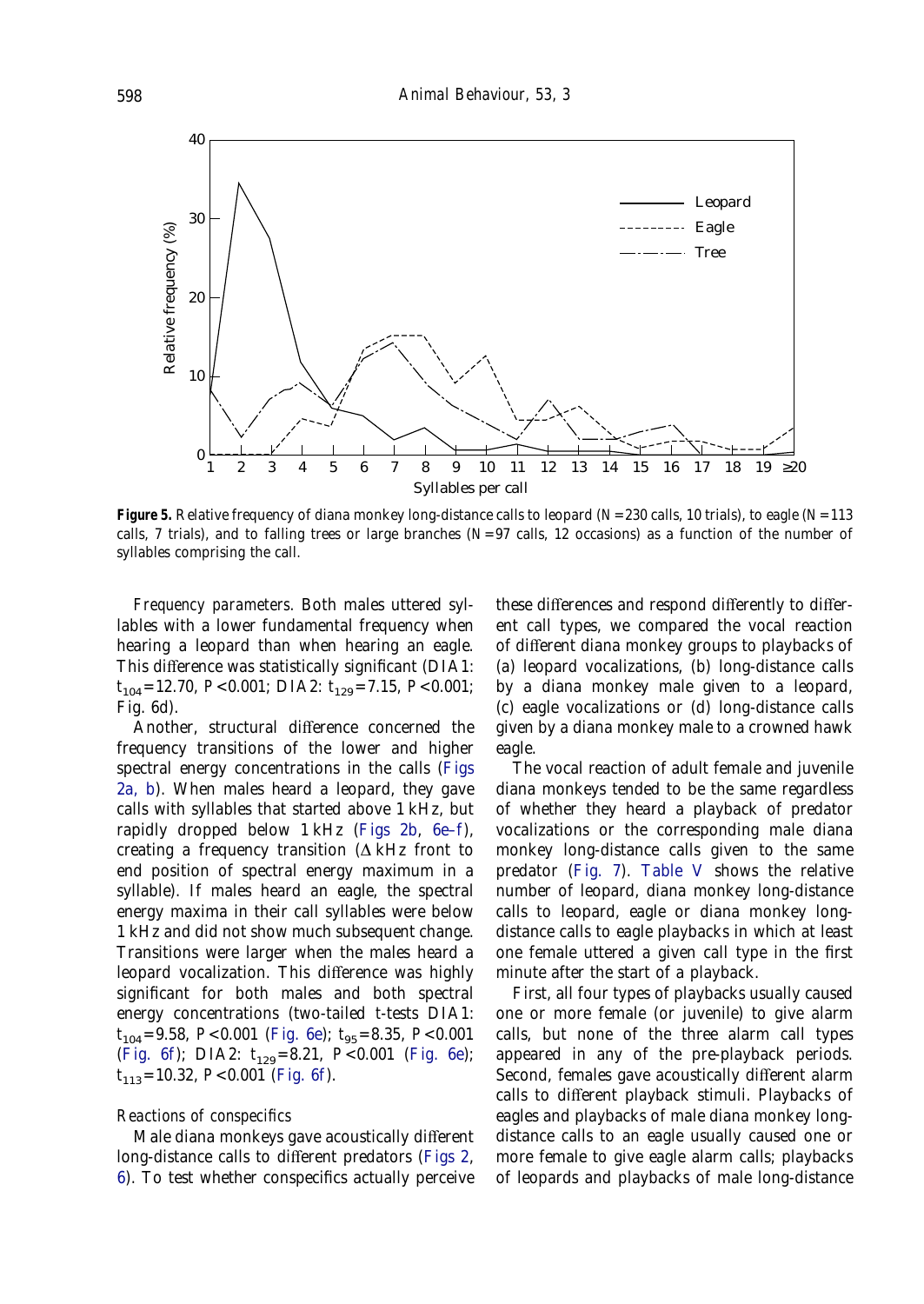

<span id="page-10-0"></span>**Figure 6.** Mean  $\pm$  so acoustic parameters of long-distance calls given by the two males DIA1 (circles) and DIA2 (squares) to either calls of a leopard (black bars or symbols) or calls of a crowned hawk eagle (white bars or symbols). Numbers in bars indicate sample size.

calls to a leopard usually caused one or more female to give leopard alarm calls. Third, all four playback types caused one or more individuals to give alert calls. The rate of these calls was many times higher after playbacks of a leopard or long-distance calls to a leopard than they were after playbacks of an eagle or long-distance calls to an eagle (Fig. 7). Fourth, playbacks of leopards and diana monkey long-distance calls to a leopard, but not playbacks of eagles or diana monkey long-distance calls to an eagle, usually caused a cessation of contact calls and trills.

Fisher's exact probability tests were used to compare vocal responses. In these tests, we asked whether the utterance of one or more calls of a specific type was independent of the playback stimulus. This analysis is conservative, because it treats each trial as an independent event, and makes no assumption about the extent to which individuals in any given trial responded independently of one another. Females gave significantly more leopard alarms when hearing a playback with leopard vocalizations than with eagle vocalizations (*P*<0.001) or with male long-distance calls to an eagle  $(P<0.001)$ . They also gave significantly more leopard alarms when hearing a playback of male long-distance calls to a leopard than when hearing a playback of eagle vocalizations (*P*<0.001) or a playback of male long-distance calls to an eagle  $(P<0.001)$ . The analogous case occurred when we analysed the occurrence of females' eagle alarm calls. Females gave significantly more eagle alarms when hearing a playback with eagle vocalizations than when hearing a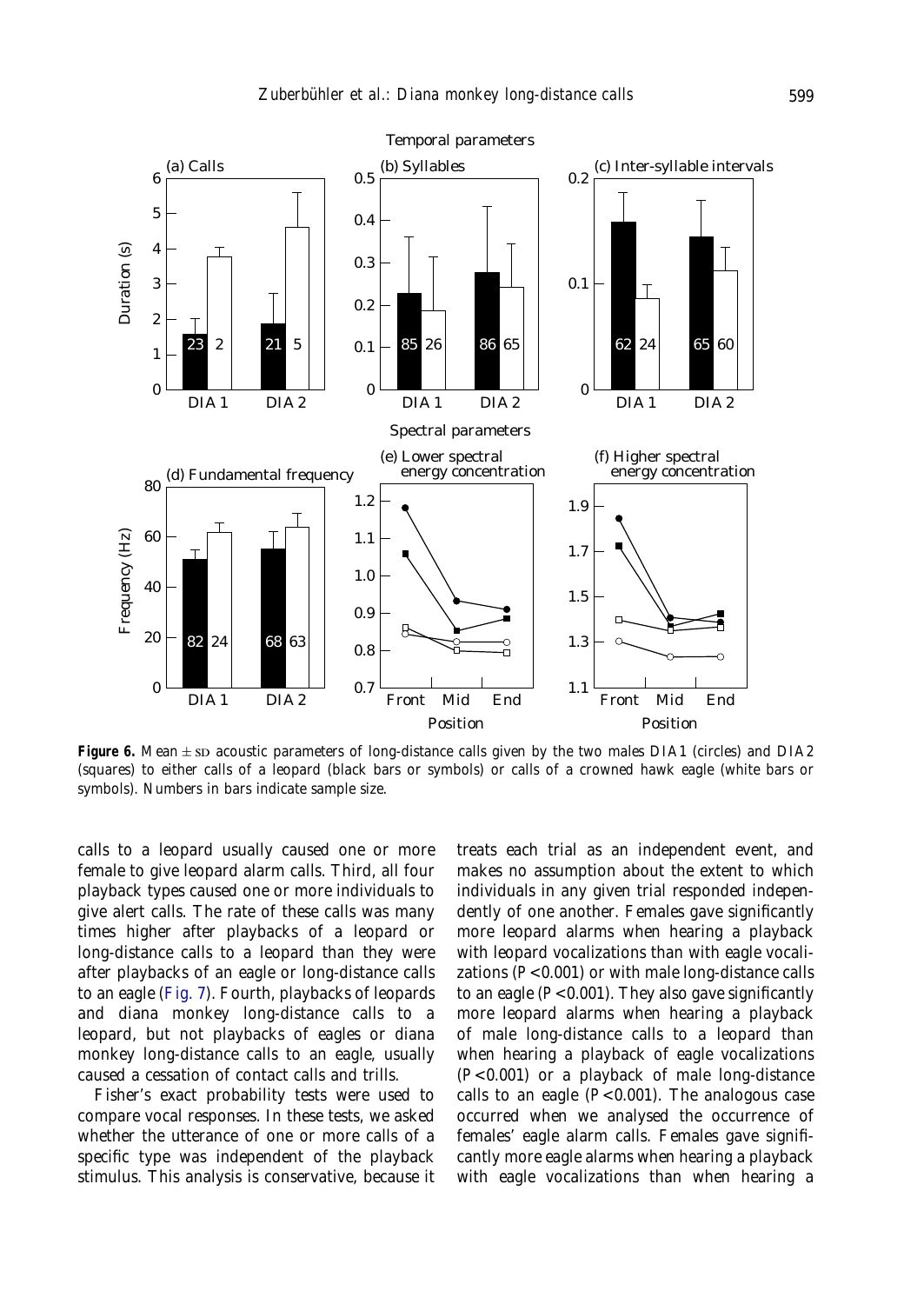

Playback stimulus

<span id="page-11-0"></span>**Figure 7.** Vocal behaviour of diana monkey groups before and after hearing either vocalizations of a predator ('Leopard vocalizations' (*N*=14) and 'Eagle vocalizations' (*N*=15)) or diana long-distance calls to that predator ('Leopard long-distance calls' (*N*=14) and 'Eagle long-distance calls' (*N*=14)). 'Before playback' (*N*=57) represents the mean vocal behaviour of the groups prior to the playback trials.

**Table V.** The percentage of trials involving playback of different predator vocalizations and different long-distance call types in which at least one animal uttered a given call type in the first minute after the beginning of the playback

|                                  | Call type (% trials with at least one call) |             |         |             |         |       |  |  |
|----------------------------------|---------------------------------------------|-------------|---------|-------------|---------|-------|--|--|
|                                  |                                             | Alarm calls |         | Other calls |         |       |  |  |
| Playback stimulus $(N)$          | Eagle                                       | Alert       | Leopard | Trill       | Contact | Other |  |  |
| Before playback (57)             | 0.0                                         | 0.0         | 0.0     | 59.7        | 82.5    | 1.8   |  |  |
| Leopard vocalizations (14)       | 0.0                                         | 100.0       | 100.0   | 7.1         | 7.1     | 28.6  |  |  |
| Leopard long-distance calls (14) | 7.1                                         | 100.0       | 78.6    | 0.0         | 7.1     | 14.3  |  |  |
| Eagle vocalizations (15)         | 86.7                                        | 80.0        | 6.7     | 20.0        | 100.0   | 0.0   |  |  |
| Eagle long-distance calls (14)   | 85.7                                        | 57.1        | 7.1     | 35.7        | 100.0   | 0.0   |  |  |

playback with leopard vocalizations (*P*<0.001) or a playback with male long-distance calls to a leopard (*P*<0.001). They also gave significantly more eagle alarms when hearing a playback of male long-distance calls to an eagle than when hearing a playback of leopard vocalizations

(*P*<0.001) or male long-distance calls to a leopard (*P*<0.001). There was no significant difference, however, in the occurrence of female eagle alarms after hearing playbacks of eagle vocalizations or male long-distance calls to an eagle (*P*>0.4), nor was there any statistical difference in the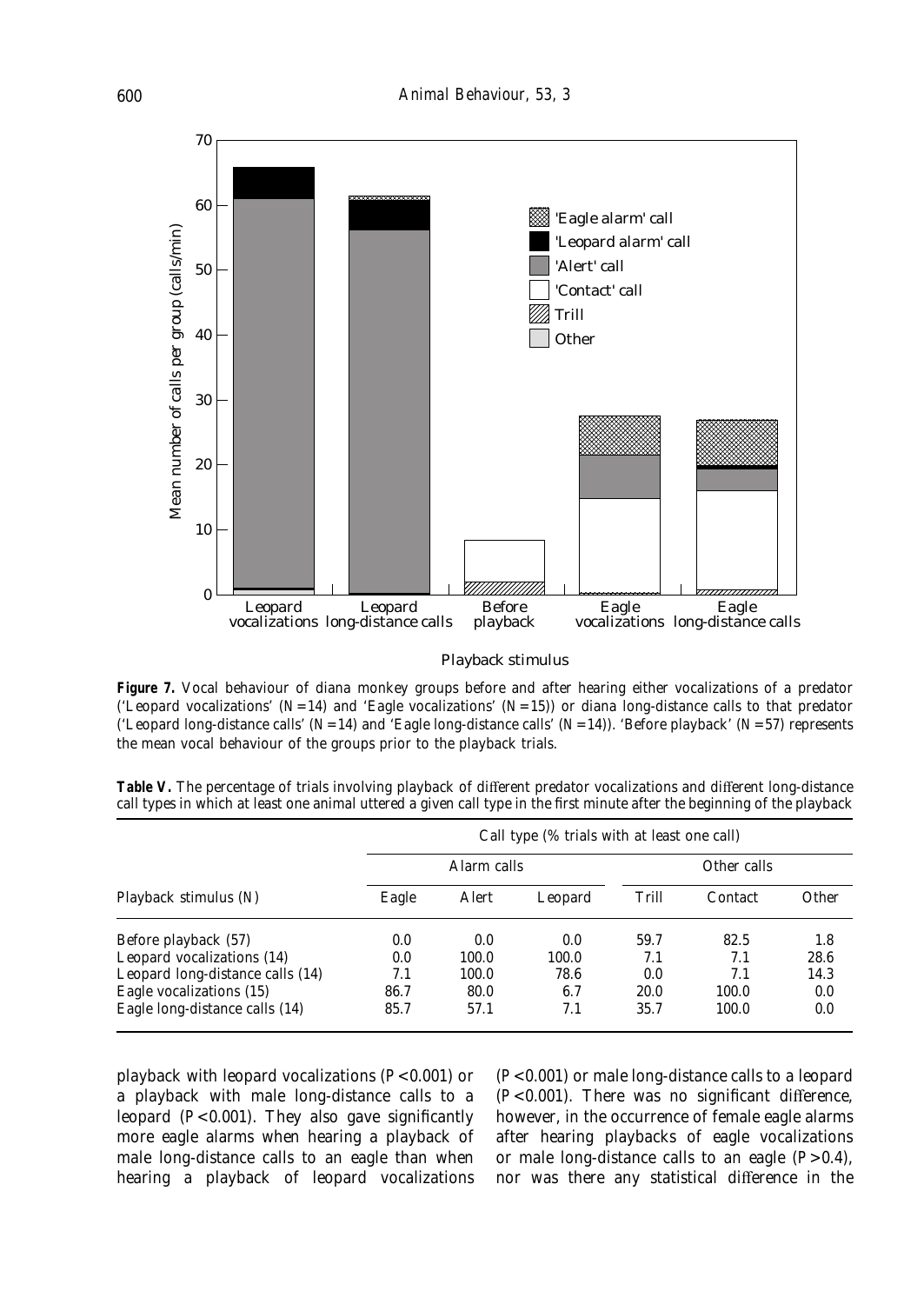occurrence of female leopard alarms after hearing playbacks of leopard vocalizations or male long-distance calls to a leopard (*P*>0.24).

# **DISCUSSION**

# **Acoustic Specialization of Diana Monkey Long-distance Calls**

Long-distance calls in non-human primates show remarkable acoustic specialization. Calls are given at a high amplitude and have the spectral energy concentrated below 1 kHz. Calls are structurally stereotyped and are given repetitively (Gautier & Gautier 1977). The diana monkey long-distance calls are well described by these patterns. Two further aspects of acoustic specialization in this species need to be highlighted. First, we found a marked discrepancy between the fundamental frequency of the calls (i.e. 50–70 Hz) and the frequency regions that show the greatest spectral energy (800–1200 Hz). This result suggests that males produce the calls using strong and possibly speciali[zed](#page-10-0) [sup](#page-10-0)ra-laryngeal filtering and/or resonance effects, probably caused by an extra-laryngeal vocal sac. Data on the vocal tract anatomy of an adult diana monkey male would help to interpret the mechanism of call production in this species. Second, males who responded to the presence of a leopard produced calls in which the [individ](#page-4-0)ual syllables showed substantial frequency transitions (Fig. 6). Spectral energy concentrations changed from 1.1 kHz at the beginning to 0.9 Hz at the end of individual syllables. These transitions do not seem to be laryngeal in nature (i.e. they are not a mere consequence of changes in the fundamental frequency) but appear to be caused by supra-laryngeal articulatory manoeuvres (Fig. 2), a hitherto underdocumented fact in non-human primate vocal repertoires (M. Owren, personal communication).

## **[Func](#page-15-26)tion of Diana Monkey Long-distance Calls**

Research on primate long-distance calling has emphasized its role in inter-group spacing. Neither interspecific communication between predator and prey nor the role of long-distance calls as predator-specific alarm signals have received much attention (cf. Tenaza & Tilson 1977).

We found a variety of evidence indicating that the male diana monkey long-distance call is not a functionally homogeneous signal. First, male diana monkey long-distance calls appear in both predation and non-predation contexts. Second, the calls are given only to surprise hunters and are often delivered as a male approaches these predators. Third, calls show subtle acoustic differences that depend on the eliciting stimulus. Fourth, conspecifics respond differently to two structural variants of the male's call. Our data thus show that, besides their commonly assumed function in resource defence against conspecific males, diana monkey long-distance call[s](#page-4-0) [also](#page-4-0) [fu](#page-4-0)nction in defence against predation, both [by](#page-4-0) [com](#page-4-0)municating detection to predators and by warning conspecifics ab[out](#page-4-0) [the](#page-4-0) type of danger present.

What initially appeared to the human listener as an acoustically and functionally homogeneous long-distance call turned out to be at least three acoustically distinct call types: calls given to leopards ('leopard alarm calls', Fig. 2b), calls given to eagles ('eagle alarm calls', Fig. 2a), and calls given in non-predation contexts ('longdistance calls', Fig. 2c). These different call types appear to serve at least three different functions. General long-distance calls apparently function in resource or female defence against conspecific males. Predator-specific alarm calls warn conspecifics of the type of predator present. Finally, because alarm calls are given only to surprise hunters (eagl[es,](#page-15-27) [leopards\),](#page-15-27) alarm calls also function to communicate detection to predators.

# **Male Alarm Calls as Interspecific Communication Signals**

In many non-primate species, prey can decrease [their](#page-15-28) [vulnerability](#page-15-28) [by](#page-15-28) [co](#page-15-28)mmunicating directly with [the](#page-15-29) [predator](#page-15-29) [\(H](#page-15-29)asson 1991). [For](#page-15-30) [exampl](#page-15-30)e, song is an effective response of skylarks to merlin attacks: non-singing or poorly singing birds were attacked more often than others. Communication to predators has also been reported in klipspringers *Oreotragus oreotragus* (Tilson & Norton 1981), eastern swamp hens *Porphyrio porphyrio* (Woodland et al. 1980), rails *Gallinula chloropus* (Alvarez 1993) or ungulates (Caro 1994).

In rain forest habitats where visibility is generally poor, the acoustic domain provides the most efficient means by which a prey animal can communicate to a predator. In the present study, two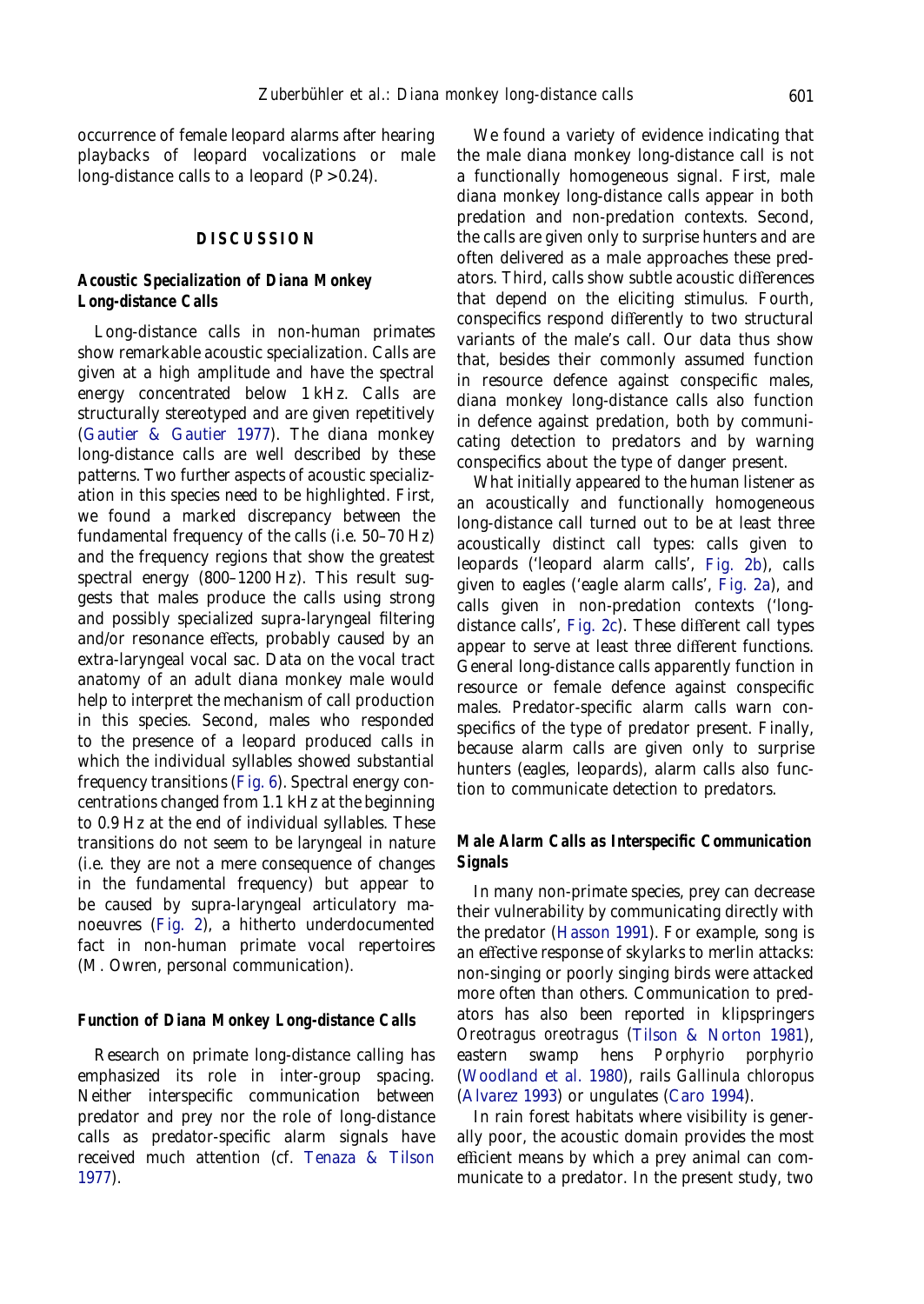sorts of data support the hypothesis that male alarm calls function as perception advertisement signals to predators. First, calls are given only to surprise hunters (leopards and eagles) and not to hunters that pursue their prey (chimpanzees and humans). Second, calls given in predation contexts are regularly combined with approaching the predators both under experimental (Table III) and natural conditions. For example, males have repeatedly been observed to leave their group and rush towards an eagle if it has landed on a nearby tree after an unsuccessful attack. In all observed cases, the eagle flew away from the approaching male and the calls ceased.

Support for the perception advertisement hypothesis is not conclusive, however. One untested hypothesis is whether leopards who hear male diana monkey alarm calls give up their hunt significantly more often or sooner than others who receive a control stimulus or no stimulus at all. Preliminary data from an ongoing study in Taï forest, where leopards are followed by radiotracking, support our hypothesis. Leopards appear to hide in the vicinity of a monkey group, but tend to leave as soon as the monkeys give alarm calls (D. Jenny & F. Dinde, personal communication).

Because male diana monkeys' eagle alarm calls are so often followed by approaching the predator, alarm calls may also serve as reliable signals of an imminent attack. This hypothesis goes beyond a pure perception advertisement function because the predator is not only signalled detection but also physically threatened. Again, more rigorous testing of the predator's behaviour following calling and approach by a male is necessary.

# **Male Alarm Calls as Warning Signals to Conspecifics**

#### *Acoustic structure*

Male alarm calls show consistent differences in acoustic and temporal structure depending on whether they are given to leopards or to eagles (Fig. 2). Our acoustic analyses show that several acoustic features of the alarm call and their combinations could be responsible for coding messages.

The most salient feature of these alarm calls to us, the number of syllables, did not seem to be sufficient for an unambiguous identification.

Although leopards tended to elicit calls with very few syllables and eagles elicited calls with more syllables (Figs 2b, 5), overlap created ambiguity between the two types of calls. Some of this ambiguity could be resolved [by what i](#page-10-0)s known as 'pre-boundary-lengthening' (e.g. van Santen & Olive 1990) in human speech. An English speaker, for example, ma[rks](#page-9-0) [mea](#page-9-0)ningful boundaries in the sound stream (for instance when reading a telephone or social security number) by lengthening the syllable duration prior t[o](#page-15-32) [that](#page-15-32) [bound](#page-15-32)ary. A similar mechanism could also act in alarm calls and might account for the high standard deviations in syllable duration (Fig. 6b). Males responding to a leopard sometimes give calls with many syllables (Fig. 5). These calls are often interspersed with longer than average syllables, however. Further experiments involving artificially composed calls (e.g. Owren 1990) might address the question of whether males systematically use pre-boundary lengthening, i.e. longer than average syllables, to effectively break down calls with many syllables into continuous streams of several short calls and whether listeners perceive this feature as semantically meaningful.

#### *Semantic function*

Because of the limited visibility in the rain forest, we could not use escape responses as dependent variables and instead measured the vocal responses. Females and juveniles responded in qualitatively and quantitatively similar ways both to the male's call to a predator and to the predator that typically caused that call. This result suggests that the females perceived the male's calls as denoting the presence of particular predators. Thus, in addition to advertising perception to the predator, the male alarm calls may serve as semantic signals to conspecifics.

It might be argued that the females' responses to different predators and to male calls represent different response intensities and do not involve semantic information about the type of predator present. Indeed, leopards do evoke a more intense response than eagles in both sexes if one considers the number of alarm calls per trial. The same might be true for the amplitude of the individual calls, since leopard alarm calls could be generally louder than eagle alarm calls. If male leopard alarm calls are played to females, this could cause a more intense response because of the amplitude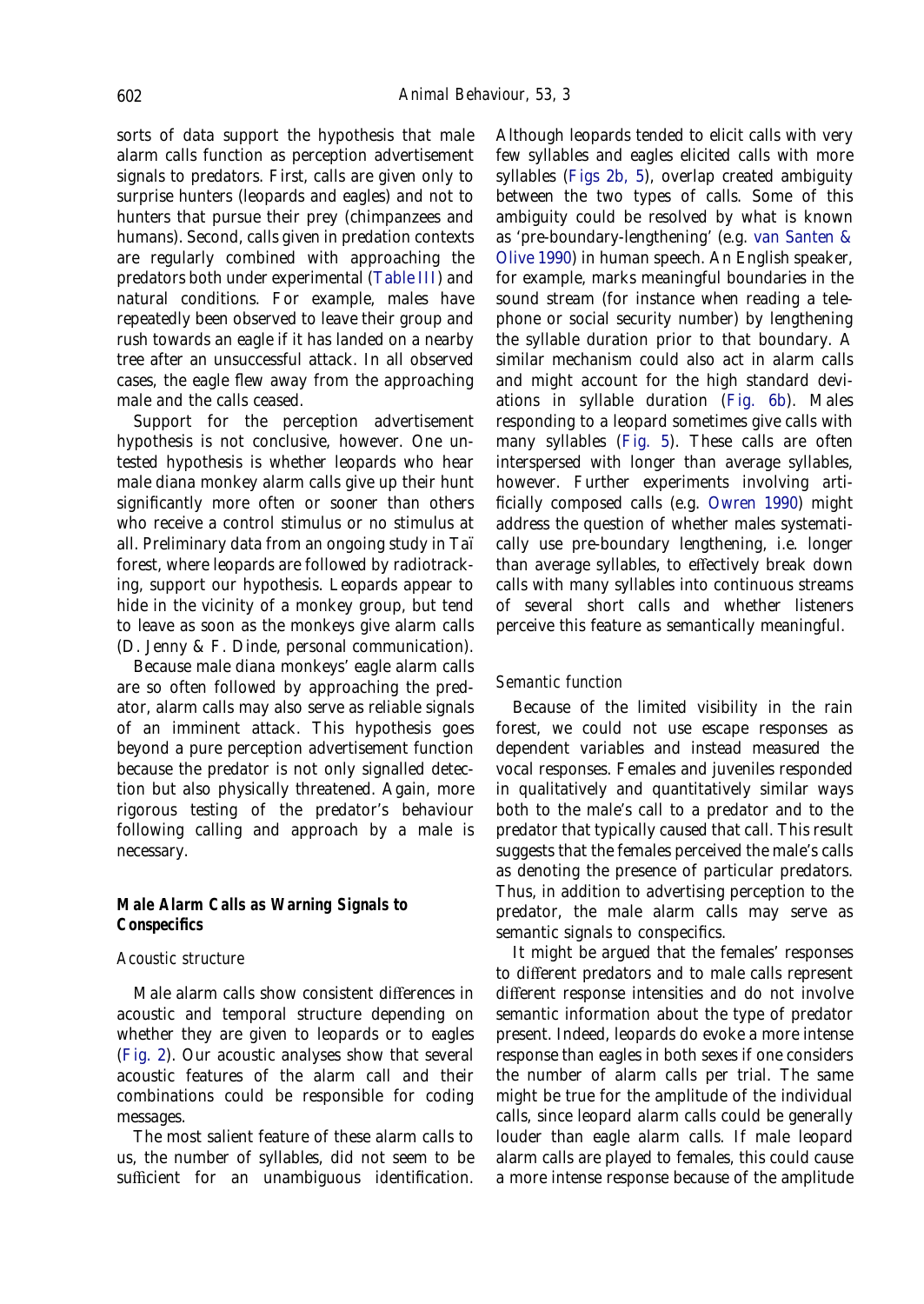of the stimulus and not because of their semantic meaning. The data, however, do not support this interpretation. First, playbacks of eagle and leopard vocalizations did cause differences in the acoustic structure of male alarm calls (Fig. 6) but not in the intensity of calling. Second, even if there were slight differences in the amplitude of naturally occurring male calls to different predators, the experimental design of playbacks controlled for intensity. Male alarm calls to both eagles and leopards were played within the same range of [amplitu](#page-11-0)des (90 to 97 dB SPL) and from the same distances. Third, females responded with their own predator specific alarm calls to both predator vocalizations and to males' alarm calls to the predators. Playbacks of leopard vocalizations and male leopard alarm calls elicited female leopard alarm calls, and playbacks of eagles and male eagle alarm calls elicited eagle alarm calls (Fig. 7).

Another line of evidence in favour of the semantic hypothesis comes from ad libitum observation on the females' locomotor behaviour. Both leopard vocaliz[ations](#page-8-1) [and](#page-8-1) [male](#page-15-23) [leopard](#page-15-23) [alarm](#page-15-23) [calls](#page-15-23) frequently caused the whole group to descend to the lower canopy and approach the speaker while vocalizing at high rates. This behaviour was never observed when eagle vocalizations or male eagle alarm calls were played. Instead, only the male rushed towards the speaker while other group members stayed behind and vocalized at elevated rates (Table IV, Gautier-Hion & Tutin 1988). The fact that (a) different predators evoked different alarm calls in males and females, (b) playbacks of male calls caused females to respond as if the predator itself was present, (c) call intensity of male calls did not matter, and (d) the playback stimuli also elicited adaptive locomotor responses all make us confident in interpreting the male alarm calls as functionally semantic signals.

What these calls mean to the monkeys, however, is debatable. Perhaps when hearing a male eagle alarm, the female listener automatically responds with her specific eagle alarm without knowing the meaning of the perceived stimulus. Alternatively, hearing the male eagle alarm call may invoke a representation of an eagle just as the sight or the vocalizations of a real eagle do. Experiments involving a habituation– dishabituation technique might get at the issue of whether diana monkeys assess the meaning of the male alarm calls or whether they simply respond to the acoustic structure of the calls (Cheney & Seyfarth 1988).

Although playback of male diana monkey leopard and eagle alarms elicited vocal responses from females, similar experiments involving savanna-living vervet monkeys (Seyfarth et al. 1980) never elicited vocal responses from conspecifics. Experiments on diana monkeys, unlike those of vervets, thus allow us to study not only the responses to alarm calls but also the factors that influence call production. Results indicate that when a female diana monkey hears a male give a leopard alarm call, she responds by giving a vocalization that is acoustically different from the male's but none the less associated, among females, with the presence of a leopard. Such an observation raises the strong possibility that, in the mind of a female diana monkey, some sort of mental representation of a leopard serves as an intervening variable between hearing one type of call and producing another.

## **ACKNOWLEDGMENTS**

This research was made possible by a stipend of the Department of Psychology and the Research Foundation of the University of Pennsylvania, a stipend by the Kanton St. Gallen, and a 'Reisestipendium der Schweizerischen Akademie für Naturwissenschaften' to the first author. The Taï Monkey Project is supported by the Swiss National Foundation and the Max Planck Institut für Verhaltensphysiologie. We thank the Ministère de la Recherche Scientifique and the Ministère de l'Agriculture et des Ressources Animales of Côte d'Ivoire for permission to conduct our research in the Taï National Park. We are grateful to J. and M. Zinsstag and L. and E. Ortega of the C.S.R.S. in Abidjan, T. Tiékpan and the staff of the station I.E.T. in Taï for their logistic support. We thank H. Stacher, E. & H. Zuberbühler-Stricker and H. Kummer for constant encouragement, C. & H. Boesch, R. Bshary, D. Jenny, F. Dinde and the members of the Taï Monkey Project for their support in the field, M. Liberman and J. Crawford for advice in the analysis of sounds and D. Cheney, J. Gros-Louis, M. Owren, R. Palombit, G. Ramos-Fernandez, and an anonymous referee for valuable comments on the manuscript.